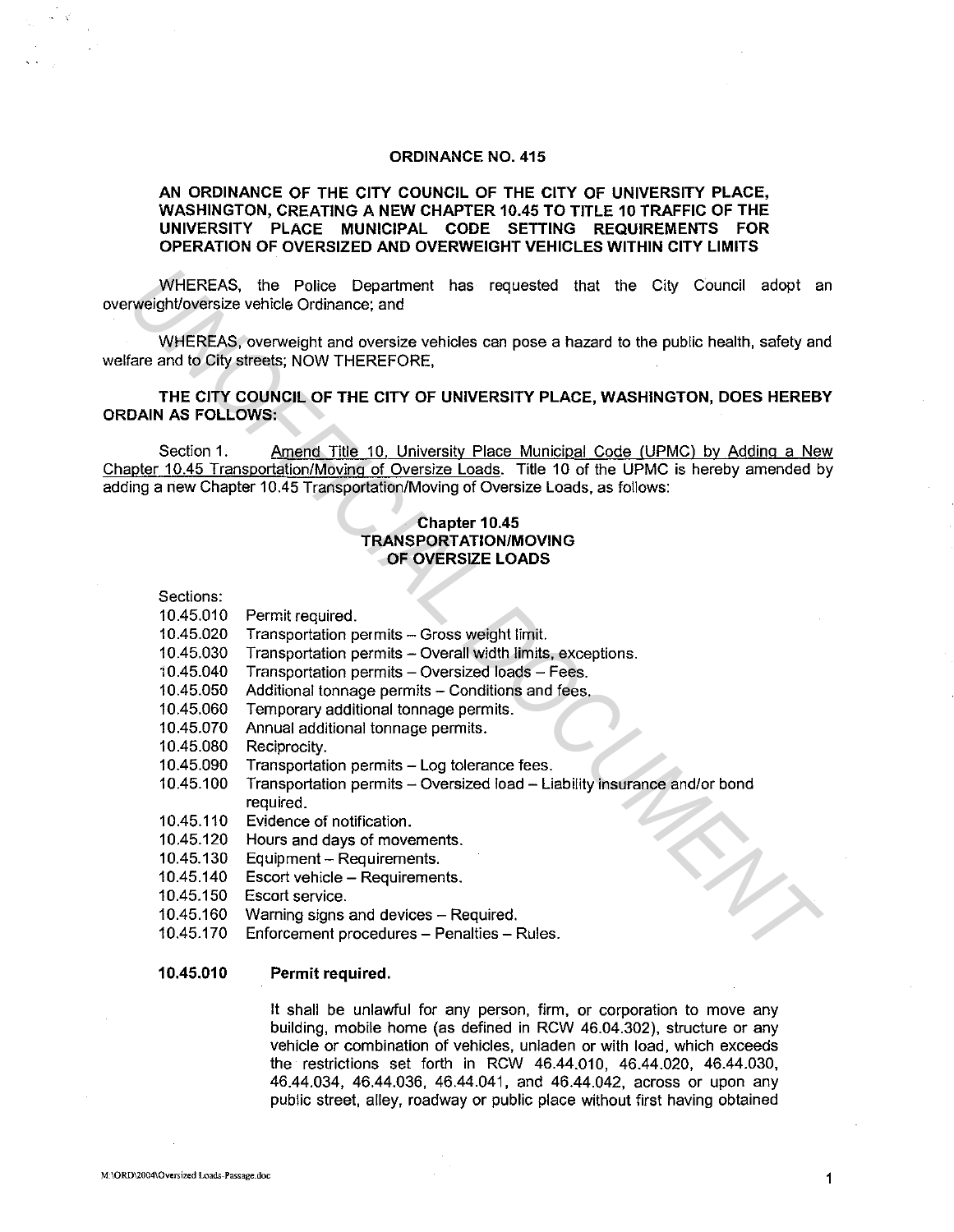and being the owner or agent of the owner and holder of a valid permit thereof, the same to be known as a "transportation permit," from the City's Permit Center.

10.45.020

### Transportation permits - Gross weight limit.

A. Except as otherwise provided in subsection (C) of this section, no special permit shall be issued for movement of any vehicle on any public street, alley, roadway or public place within the city limits of the City of University Place where the gross weight, including load, exceeds the following limits:

1 . Twenty-two thousand pounds on a single axle or on dual axles with a wheelbase between the first and second axles of less than three feet six inches;

2. Forty-three thousand pounds on dual axles having a wheelbase between the first and second axles of greater than three feet six inches, but less than seven feet;

3. On any group of axles or in the case of a vehicle employing two single axles with a wheelbase between the first and last axle of greater than seven feet but less than 10 feet, a weight in pounds determined by multiplying 6,500 times the distance in feet between the center of the first axle and the center of the last axle of the group;

4. On any group of axles with a wheel base between the first and last axle of greater than 10 feet but less than 30 feet, a weight in pounds determined by multiplying 2,200 times the sum of 20 and the distance in feet between the center of the first axle and the center of the last axle of the group;

5. On any group of axles with a wheel base between the first axle and last axle of 30 feet or greater, a weight in pounds determined by multiplying 1,600 times the sum of 40, and the distance in feet between the center of the first axle and the center of the last axle of the group.

B. The total weight of a vehicle or combination of vehicles allowable by special permit under subsection (A) of this section shall be governed by the lesser of the weights obtained by using the total number of axles as a group or any combination of axles as a group.

C. The weight limitations pertaining to single axles may be exceeded to permit the movement of equipment operating upon single pneumatic tires having rim width of 20 inches or more and a rim diameter of 24 inches, or dual pneumatic tires having a rim width of 16 inches or more and a rim diameter of 24 inches or more, and specially designed vehicles manufactured and certified for special permits prior to July 1, 1975. stret, allow, roadway or public place with the city limits of the City or the City of the City of the City of the City of the City of the City of the City of the City of the City of the City of the City of the City of the

D. Application shall be made in writing on special forms provided by the University Place Police Department at the City's Permit Center and shall be submitted at least three working days, Monday through Friday, in advance of the proposed movement. A University Place Police Department equipment weight and axle spacing report must be completed prior to the issuance of any City of University Place transportation permit. An application for a special transportation permit for a gross weight of any combination of vehicles exceeding 200,000 pounds shall be submitted in writing to the City Permit Center at least 30 days in advance of the proposed movement.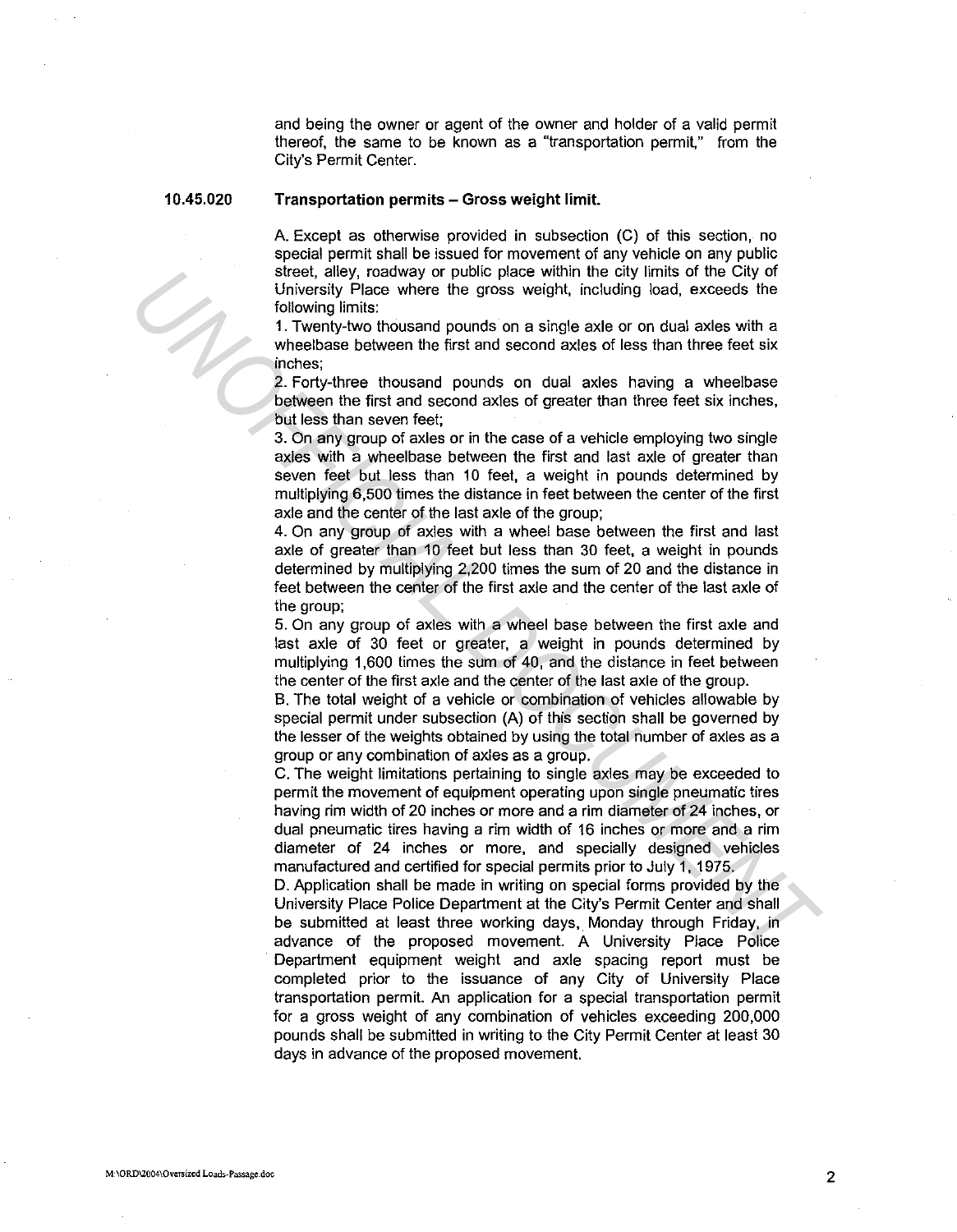### **Transportation permits - Overall width limits, exceptions.**

A. Special permits shall not be issued for the movement of structures or vehicles on any City street or public right-of-way in excess of the following widths, except in those cases specified in subsections (B) through (E) below:

1. On two-lane streets, 14 feet;

2. On multiple-lane streets where a physical barrier serving as a median divider separates opposing traffic lanes, 20 feet;

3. On multiple-lane streets without a physical barrier serving as a median divider, 32 feet.

B. In the case of buildings, the limitations referred to in this section for movement on any two lane street may be exceeded under the following conditions:

1. Controlled vehicular traffic shall be maintained in one direction at all times;

2. Prior to issuing a permit a designated employee of the City shall make a visual inspection of the building and route involved, determining that the conditions listed herein shall be complied with and that structures or overhead obstructions may be cleared or moved in order to maintain a constant and uninterrupted movement of the building;

3. Special escort or other precautions may be imposed to assure movement is made under the safest possible conditions.

C. Permits may be issued for widths of vehicles in excess of the preceding limitations on City streets which have been designed and constructed for width in excess of such limitations.

D. Permits may be issued for vehicles with a total outside width, including the load, of nine feet or less when the vehicle is equipped with a mechanism designed to cover the load pursuant to RCW 46.61.655.

E. These limitations shall not apply to movement during daylight hours on any two-lane City street where the gross weight, including load, does not exceed 80,000 pounds and the overall width of load does not exceed 16 feet; provided, that the minimum and maximum speed of such movements, prescribed routes of such movements, the times of such movements, limitation upon frequency of trips, and conditions to assure safety of traffic may be prescribed by the University Place Police Department. Son multiple-lane steets without applyising the case of the second of this section for the second of the metasta and the metasta of the metasta of the metasta of the metasta of the metasta of the metasta of the metasta of

F. The applicant, for any special permit shall specifically describe the vehicle or vehicles and load to be operated or moved and the route over City streets for which a permit to operate is requested and whether such permit is requested for a single trip or for continuous operation.

**10.45.040** 

### **Transportation permits - Oversized loads - Fees.**

The following fees, in addition to the regular license and tonnage fees shall be paid for all movements, under a transportation permit, made upon the streets of the City of University Place:

A. All overlegal loads, except overweight, single trip: \$10.00;

B. Continuous operations of overlegal loads having either overwidth or overheight features only, for a period not to exceed 30 days: \$20.00;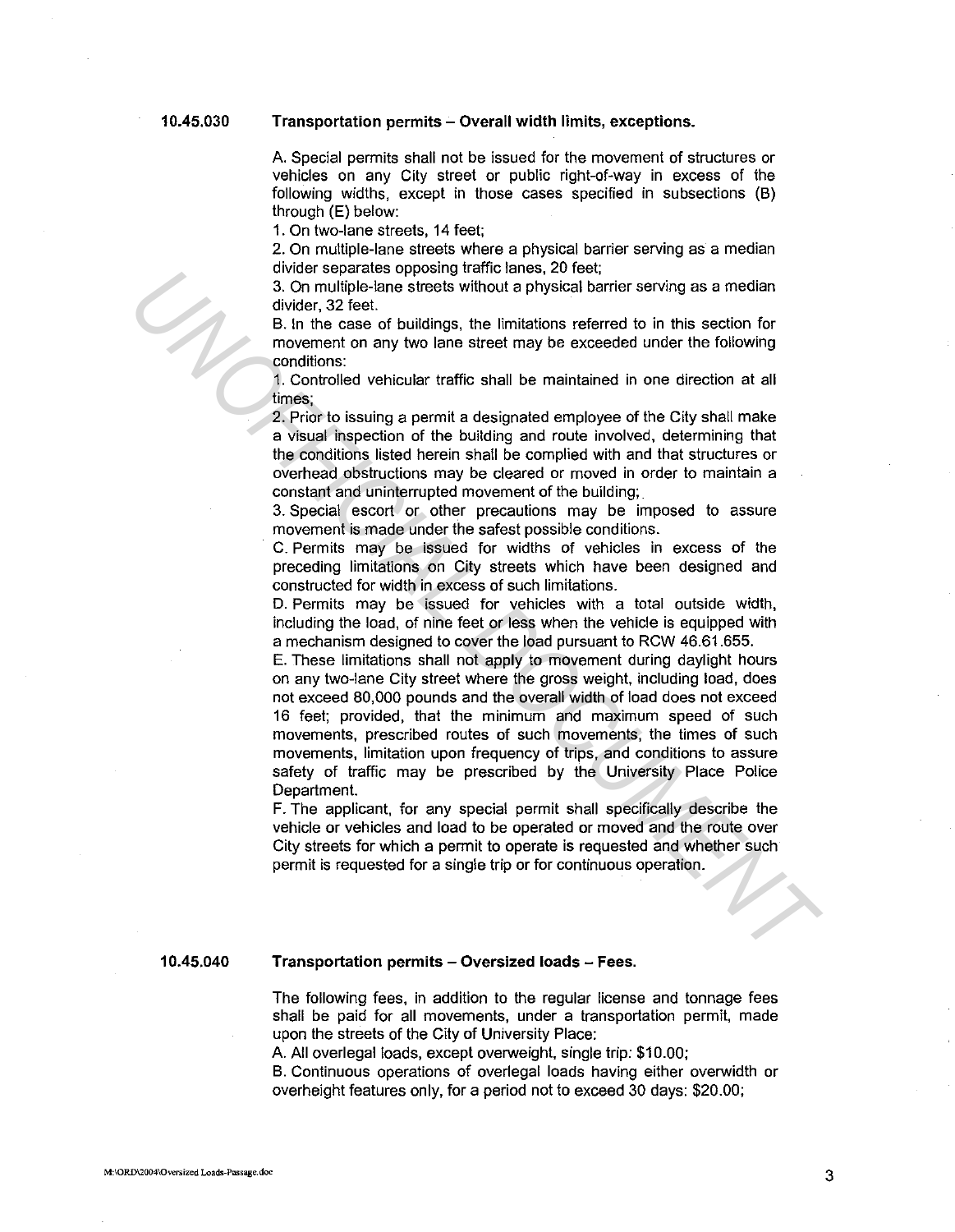C. Continuous operations of overlegal loads having over-length features only, for a period not to exceed 30 days: \$10.00;

D. Continuous operation of a combination of vehicles having one trailing unit that exceeds 48 feet, and is not more than 56 feet in length, for a period of one year: \$100.00;

E. Continuous operation of a combination of vehicles having two trailing units, which together exceed 60 feet and are not more than 68 feet in length, for a period of one year: \$100.00;

F. Continuous operation of a three-axle fixed load vehicle having less than 65,000 pounds gross weight, for a period not to exceed 30 days: \$70.00;

G. Continuous operation of overlegal loads having nonreducible features not to exceed 85 feet in length and 14 feet in width, for a period of one year: \$150.00;

H. Fleet Permits. Fleet permits for continuous operation of overlegal loads having nonreducible features not to exceed 85 feet in length and 14 feet in width may be issued upon payment of the scheduled fee for the designated time, plus an additional \$10.00 for each additional fleet vehicle.

#### **10.45.050 Additional tonnage permit conditions.**

A. No vehicle or combination of vehicles shall operate upon the City streets of the City of University Place with a gross load on any single axle in excess of 20,000 pounds, or upon any group of axles in excess of that set forth in the table prescribed in RCW 46.44.041, except that two consecutive sets of tandem axles may carry a gross load of 34,000 pounds each, if the overall distance between the first and last axles of such consecutive sets of tandem axles is 36 feet or more. F. Continuous operation of a three-axie fixed load vehicle having less<br>
16. Continuous operation of overlegal loads having nonreducible features<br>
2000;<br>
170,00;<br>
37. Continuous operation of overlegal loads having nonreduci

B. It is unlawful to operate any vehicle upon the public streets of the City of University Place with a gross weight, including load, upon any tire concentrated upon the surface of the roadway, in excess of 600 pounds per inch width of such tire.

C. Permitted nonreducible loads may operate upon the City streets of the City of University Place with a total gross weight of 22,000 pounds on a single axle, or on dual axles with a wheelbase between the first and second axles of less than three feet six inches, and 43,000 pounds on dual axles, having a wheelbase between the first and second axles greater than three feet six inches, but less than seven feet.

### **10.45.060**

### **Temporary additional tonnage permits.**

Pursuant to RCW 46.44.090, when a combination of vehicles has been lawfully licensed to a gross weight of 80,000 pounds, and when a three or more axle single unit vehicle has been lawfully licensed to a total gross weight of 40,000 pounds, a transportation permit for temporary additional tonnage (10 days or less) may be issued by the City Permit Center; provided, that the gross weight limits shall not exceed the limits stated in this section and those established in RCW 46.44.041 and 46.44.042 and upon the payment of fees as set forth in the following schedule: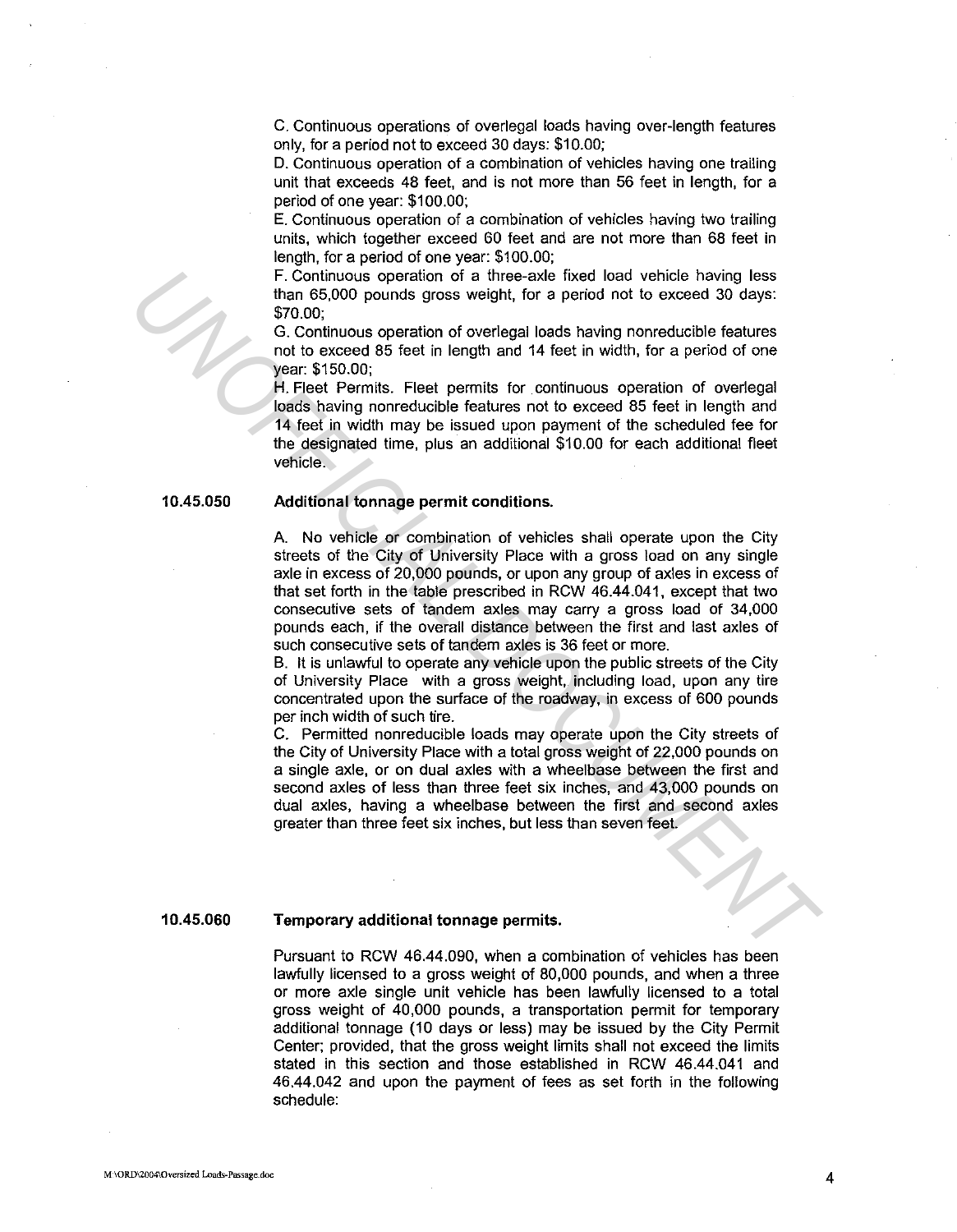## ADDITIONAL GROSS WEIGHT PURCHASED (POUNDS)

|        |       |       | <b>DAYS</b> |       |       |       |
|--------|-------|-------|-------------|-------|-------|-------|
|        | 5     | 6     | 7           | 8     | 9     | 10    |
| 2,000  | 14.00 | 16.80 | 19.60       | 22.40 | 25.20 | 28.00 |
| 4,000  | 16.80 | 19.60 | 22.40       | 25.20 | 28.00 | 30.80 |
| 6,000  | 19.60 | 22.40 | 25.20       | 28.00 | 30.80 | 33.60 |
| 8,000  | 22.40 | 25.20 | 28.00       | 30.80 | 33.60 | 36.40 |
| 10,000 | 25.20 | 28.00 | 30.80       | 33.60 | 36.40 | 39.20 |
| 12,000 | 28.00 | 30.80 | 33.60       | 36.40 | 39.20 | 42.00 |
| 14,000 | 30.80 | 33.60 | 36.40       | 39.20 | 42.00 | 44.80 |
| 16,000 | 33.60 | 36.40 | 39.20       | 42.00 | 44.80 | 47.60 |
| 18,000 | 36.40 | 39.20 | 42.00       | 44.80 | 47.60 | 50.40 |
| 20,000 | 39.20 | 42.00 | 44.80       | 47.60 | 50.40 | 53.20 |
|        |       |       |             |       |       |       |

A. Temporary additional gross weight must be purchased for a minimum of five days.

B. Temporary additional gross weight must be purchased in increments of 2,000 pounds.

C. The fees levied in this section shall not apply to any vehicles owned and operated by the State of Washington, any county within the state, or any city or town or metropolitan municipal corporation within the state, or by the federal government.

#### **10.45.070 Annual additional tonnage permits.**

When a combination of vehicles has been lawfully licensed to a gross weight of 80,000 pounds, and when a three or more axle single unit vehicle has been lawfully licensed to a gross weight of 40,000 pounds, a transportation permit for annual additional tonnage may be issued by the City of University Place Permit Center; provided, that the gross weight limits shall not exceed the limits stated in this section and those established in RCW 46.44.041 and 46.44.042, and upon the payment of \$52.50 per year for each 1,000 pounds or fraction thereof of such additional gross weight. 4,000 25.240 25.240 25.00 30.80 33.60 35.60 30.80 33.60 35.60<br> **14,000** 25.20 28.00 30.80 33.60 36.40 39.20<br> **14,000** 25.20 28.00 30.80 33.60 35.40 39.20<br> **14,000** 30.80 33.60 35.40 39.20 42.00 44.80<br> **14,000** 30.80 33.60

#### **10.45.080 Reciprocity.**

Pursuant to RCW 46.44.096, the State of Washington Department of Transportation may authorize the use of the City of University Place's transportation permit for additional gross weight on state highways, subject to the following conditions:

A. The owner of the vehicle covered by such permit shall establish, to the satisfaction of the Department of Transportation, that the primary use of the vehicle is on the streets and roads of the City of University Place.

B. That the fees paid for the additional gross weight are not less than those established in RCW 46.44.095.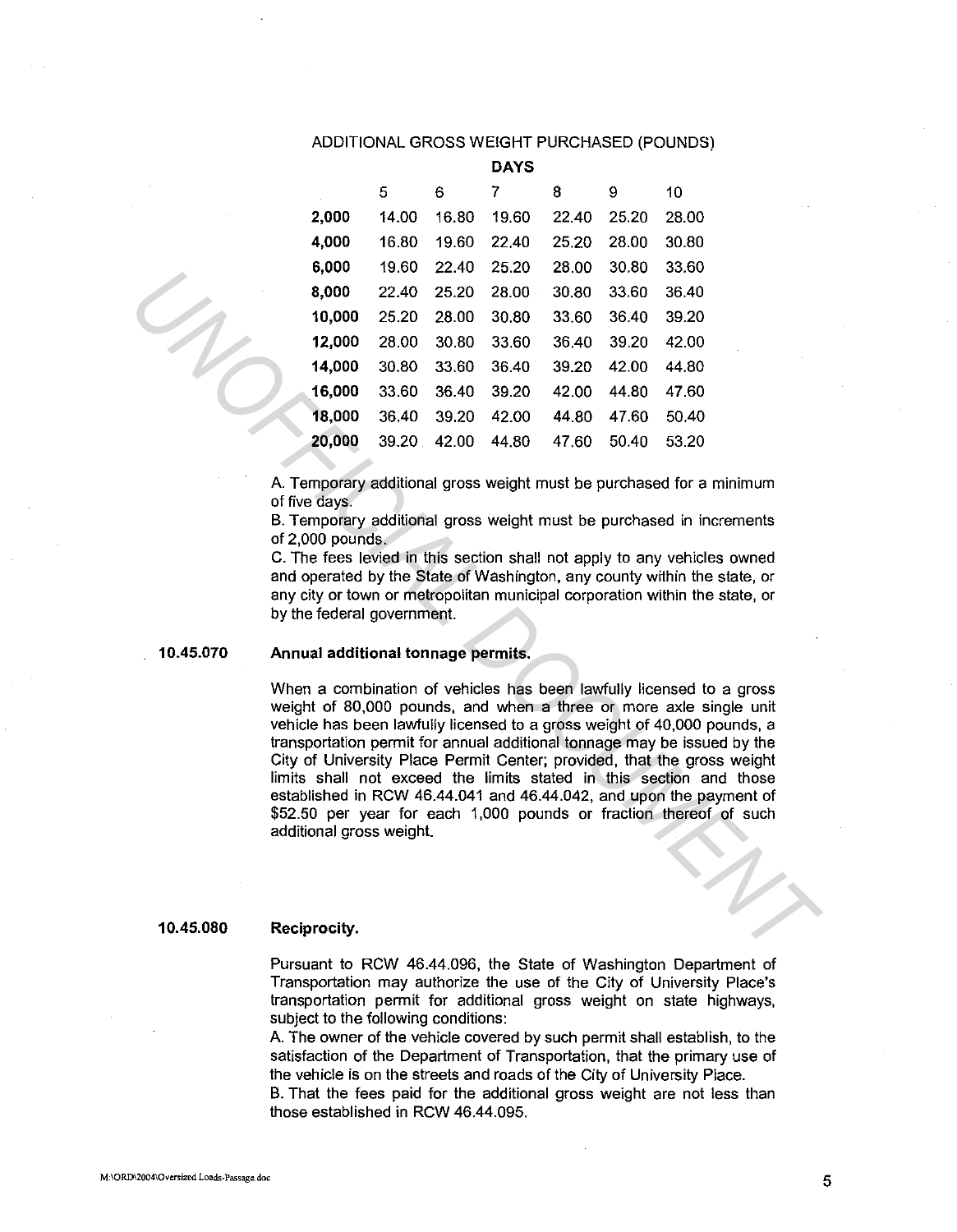C. Reciprocally, the City of University Place shall allow the use of permits issued by the state, pursuant to RCW 46.44.095, on the streets or roads of the City of University Place.

#### **10.45.090 Transportation permits - Log tolerance fees.**

Pursuant to RCW 46.44.047, the City of University Place shall authorize the use of a State-issued "Log Tolerance Permit" on designated City streets and roads; provided, that the permittee obtain a City issued log tolerance permit for a annual fee of \$5.00. Said permit shall be issued on a yearly basis, expiring on March 31st of each calendar year.

**10.45.100** 

## **Transportation permits - Oversized load - Liability insurance and/or bond required.**

A. Every person applying for a transportation permit, in addition to the requirements contained in this chapter, shall submit to the Permits Center evidence of adequate liability and property damage insurance coverage, which shall not be less than \$100,000 per person and \$300,000 per accident and not less than \$100,000 for property damage, which insurance coverage shall adequately protect the City of University Place against any loss to property or bodily injury, or other damages sustained or claimed by any person, or sustained or claimed by the City of University Place, arising out of the granting or use of this permit or any acts or omissions done or performed under or in connection with such moving activities. Iterate and roads; provided, that the permittee obtain a City issued log<br>tolerance permit for a amual lee of \$5.00. Said permit shall be issued on<br>a yearly basis, expliring on March 31st of each calendar year.<br>**Transportat** 

B. In addition to the foregoing insurance coverage, the applicant shall submit with this application a cash bond with a lawful corporate surety, the form to be approved by the City Attorney, in the amount of \$10,000, conditioned upon the applicant's compliance with all the provisions of this chapter and agreeing to pay and hold blameless and harmless and indemnify the City of University Place, its officers, agents, and employees against any accident, liability, loss, injury, action and the costs thereof arising from the conduct or operations of the permittee in connection with this permit.

#### **10.45.110 Evidence of notification.**

A. Evidence of notification to all public and private utility companies, including railroad companies, having facilities over, along or across the proposed route of travel which may be in conflict with or endangered by the load is required. Such notification shall be given to a responsible member of each company at least 24 hours before the proposed move. The responsible person's name, position, company name, and phone number, and date and time called must be recorded and attached to the permittee's copy of the permit prior to moving.

B. Evidence of notification to the University Place Police Department, Pierce County Fire District No. 3 (for University Place), as well as to the University Place Permits Center, of the time and date of the move, the load dimensions, and time and date of contact must be recorded and attached to the permittee's copy of the permit prior to the moving.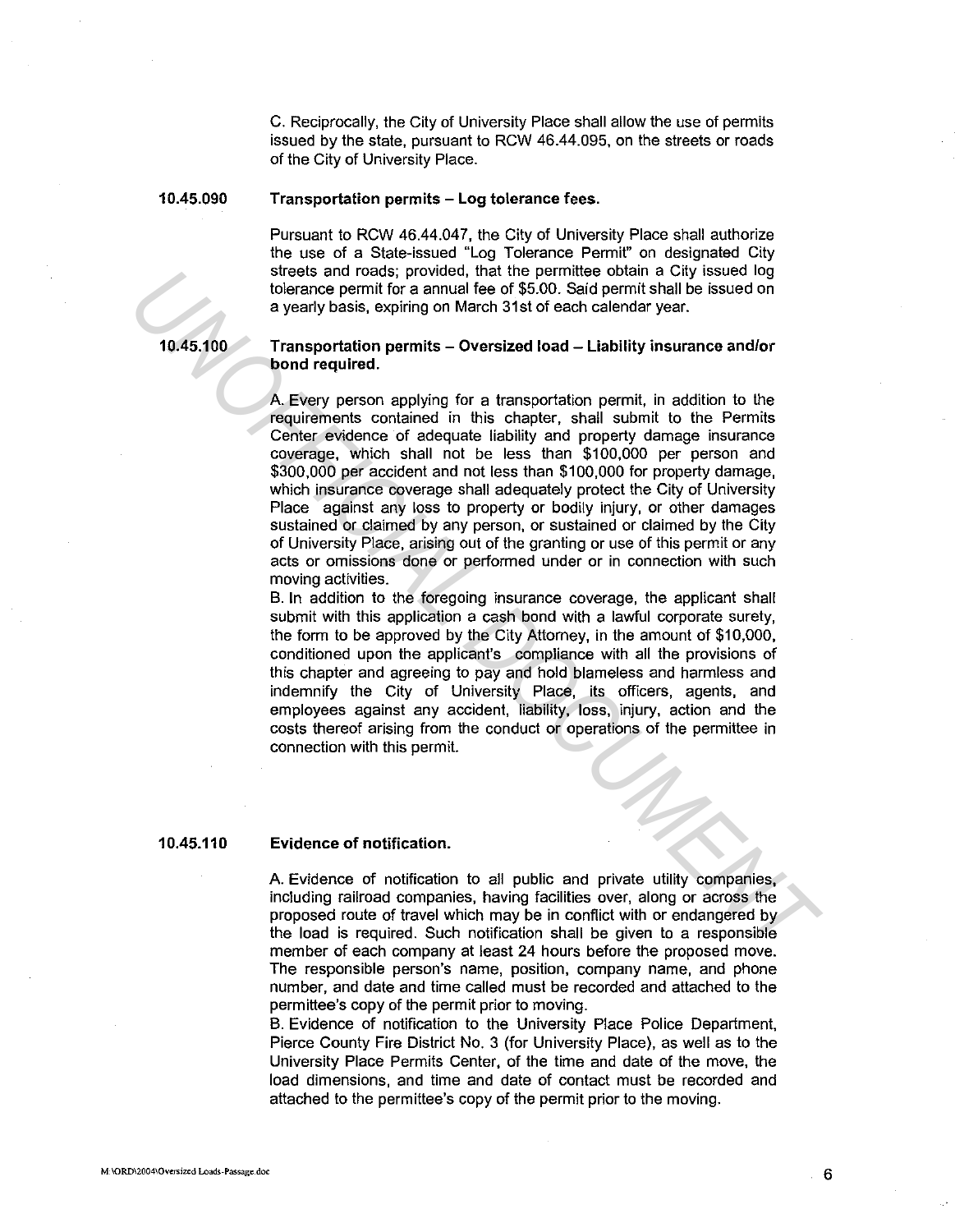### **10.45.120**

### **Hours and days of movements.**

The following restrictions shall be observed on movements of all overlegal-size loads within the City limits of the City of University Place, except with written permission from the Police Chief or agent thereof.

A. Building or overlegal-size load moves will be allowed only during daylight hours. (One-half hour before sunrise to one-half hour after sunset).

B. Building or overlegal-size load moves will not be allowed on arterial streets in the City of University Place during peak traffic hours (7:00 a.m. to 9:00 a.m. and 3:00 p.m. to 6:00 p.m.).

C. Building or overlegal-size load moves will not be allowed on legal holidays or observed holidays of the City of University Place.

D. Building or overlegal-size load moves will not be allowed if, at the discretion of the Police Chief or an agent thereof, inclement weather, including but not limited to snow, ice, or fog, could create unsafe operating conditions.

E. In the event any condition arises that is adverse to the City, the Police Chief, or an agent thereof, reserves the right to restrict movement of any overlegal-size load in the City of University Place at any time.

F. Any changes in moving dates or times from those set forth in the permit application must be cleared by the Police Chief or an agent thereof.

#### **10.45.130 Equipment - Requirements.**

Equipment used in the transporting of overlegal-size loads through the City of University Place shall be subject to inspection by any law enforcement officer of the City of University Place, and shall meet the following requirements:

A. All equipment must comply with the requirements as set forth by the Washington State Department of Transportation regulations regarding the movement of overlegal-size loads (Chapters 46.37 and 46.44 RCW).

B. All tractors, trailers, and dollies shall be licensed and covered by insurance as required by the State of Washington Department of Licensing (Chapter 46.16 RCW).

C. In case of equipment failure, insufficient power, or insufficient braking capabilities involving vehicles which move buildings or any overlegal-size load, the Police Chief or representative may call for outside assistance, at the mover's expense, to continue the move.

D. Tire and axle loading shall comply with the State of Washington Motor Vehicle Load Limits as set forth in RCW 46.44.041 and 46.44.042(E), as presently constituted or hereinafter amended. Personnel who are riding on top of the overlegal-size load to be moved, responsible for handling overhead wiring, shall, at all times, wear rubber gloves which are in good condition and are capable of withstanding high voltages of at least 10,000 volts. **Channel of overlage size of any find to the slower of any film of the slower of any and 3:00 a.m.**<br> **Undeby or observed buildings of the Chy of Dunch in the slower of the Chy of Dan,**<br> **Undeby and 3:00 p.m.** the Chy of Du

> **F.** A ladder of a length to reach the top of the overlegal-size load shall be available on every move.

> G. Blocks capable of holding the unit being moved shall be carried on every move.

**H.** Every tow vehicle shall carry at all limes an approved first aid kit.

I. Every tow vehicle shall carry at all times a minimum of 10 emergency fuses.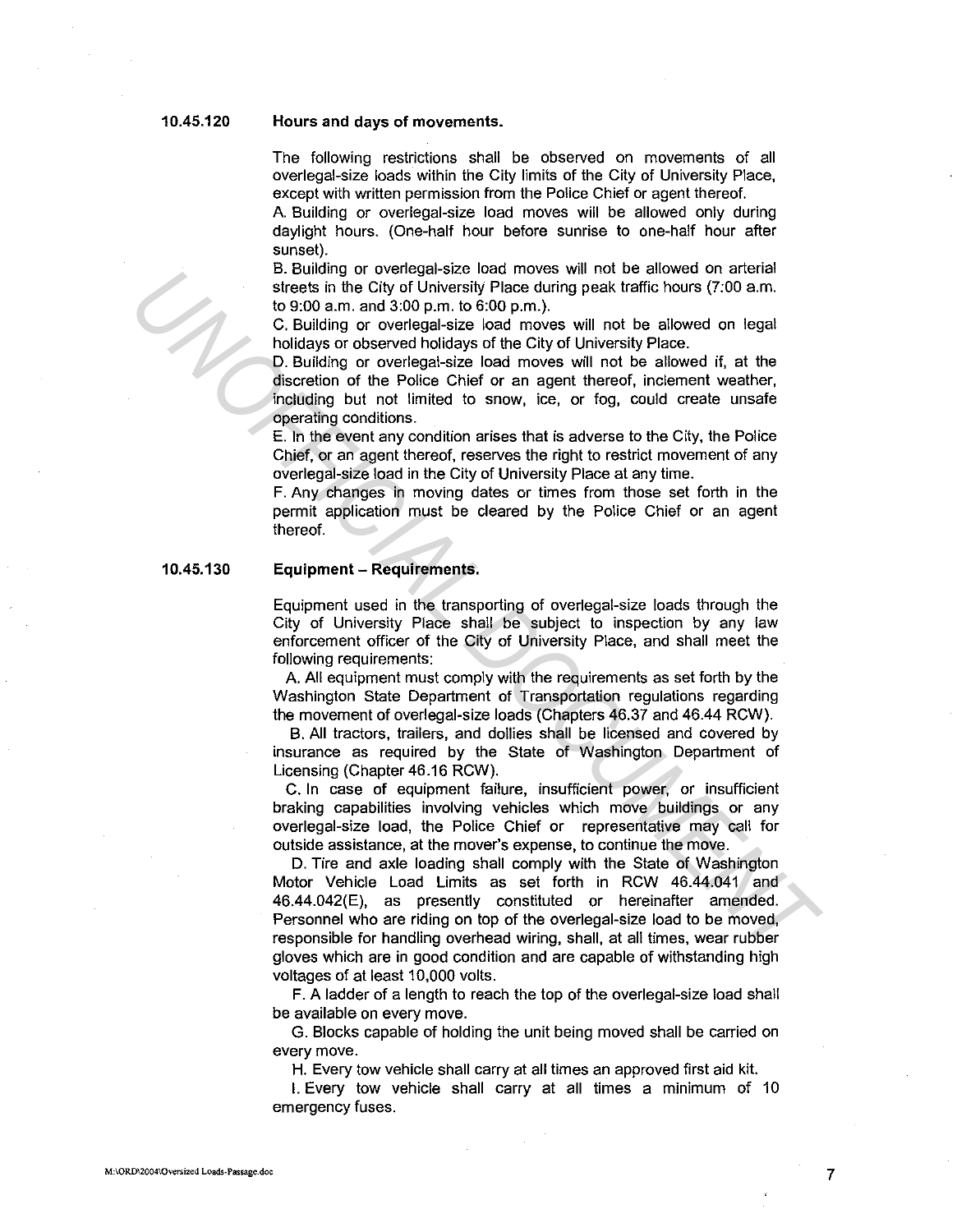#### **10.45.140 Escort vehicle - Requirements.**

Front and rear escort vehicles shall be furnished by the permit holder or subcontractor and shall meet the following requirements:

A. Escort vehicles may be a four-passenger car or two-axle truck, and shall be fully licensed in the State of Washington and be in safe operating condition as outlined in Chapter 46.37 RCW.

B. Escort vehicles shall be of such design as to provide the driver clear and unobstructed vision both front and rear.

C. Escort vehicle operators shall be properly licensed and have sufficient experience to operate the vehicle.

D. Escort vehicle operators and ground escort personnel shall have in their possession a current and valid Washington State Flagging and Traffic Control Card, and shall wear an orange protective vest as outlined in WAC 296-155-305.

E. Front and rear escort vehicles shall travel at such reasonable distance from the building or overlegal-size load being moved so as to insure the maximum security to the traveling public.

F. All escort vehicles and towing vehicles shall be equipped with working two-way radios, subject to the approval of the Police Chief his agent thereof.

G. Escort vehicles shall be required when the following conditions exist:

1. One rear escort vehicle will be required when any load exceeds 14 feet in height.

2. One rear escort vehicle will be required for any solo vehicle exceeding 50 feet in length.

3. One rear escort vehicle will be required for any trailing unit when it exceeds 56 feet in length, or when any combination of trailing units exceed 68 feet in length.

4. One rear escort vehicle will be required when the load overhangs more than 15 feet beyond the center of the rear axle.

5. One rear and one front escort vehicle will be required when any load exceeds 11 feet in width on a two-lane, two-way street.

6. One rear and one front escort vehicle will be required when any load exceeds 14 feet in width and is traveling on any street in the City of University Place.

#### **10.45.150 Escort service.**

If the owner or holder of any such transportation permit fails or neglects to provide and furnish an adequate escort service for moving any building or overlegal-size load within the City, he/she shall pay to and/or reimburse the City for any such service or assistance rendered by the City while moving such building or overlegal-size load within the City limits. and unobstructed vision both front and rear.<br>
2. Escort vehicle operators shall be properly licensed and have sufficient<br>
2. Escort vehicle operators and ground escort personnel shall have in<br>
D. Escort vehicle operators a

#### **10.45.160 Warning signs and devices – Required.**

Warning signs and devices shall meet the following requirements: A. An "OVERSIZED LOAD" sign must measure at least five feet wide and 10 inches in height with one-inch black stroke on yellow background. B. Oversized load signs shall be mounted on the front of the towing vehicle and on the rear of the load or trailing unit and above the roof line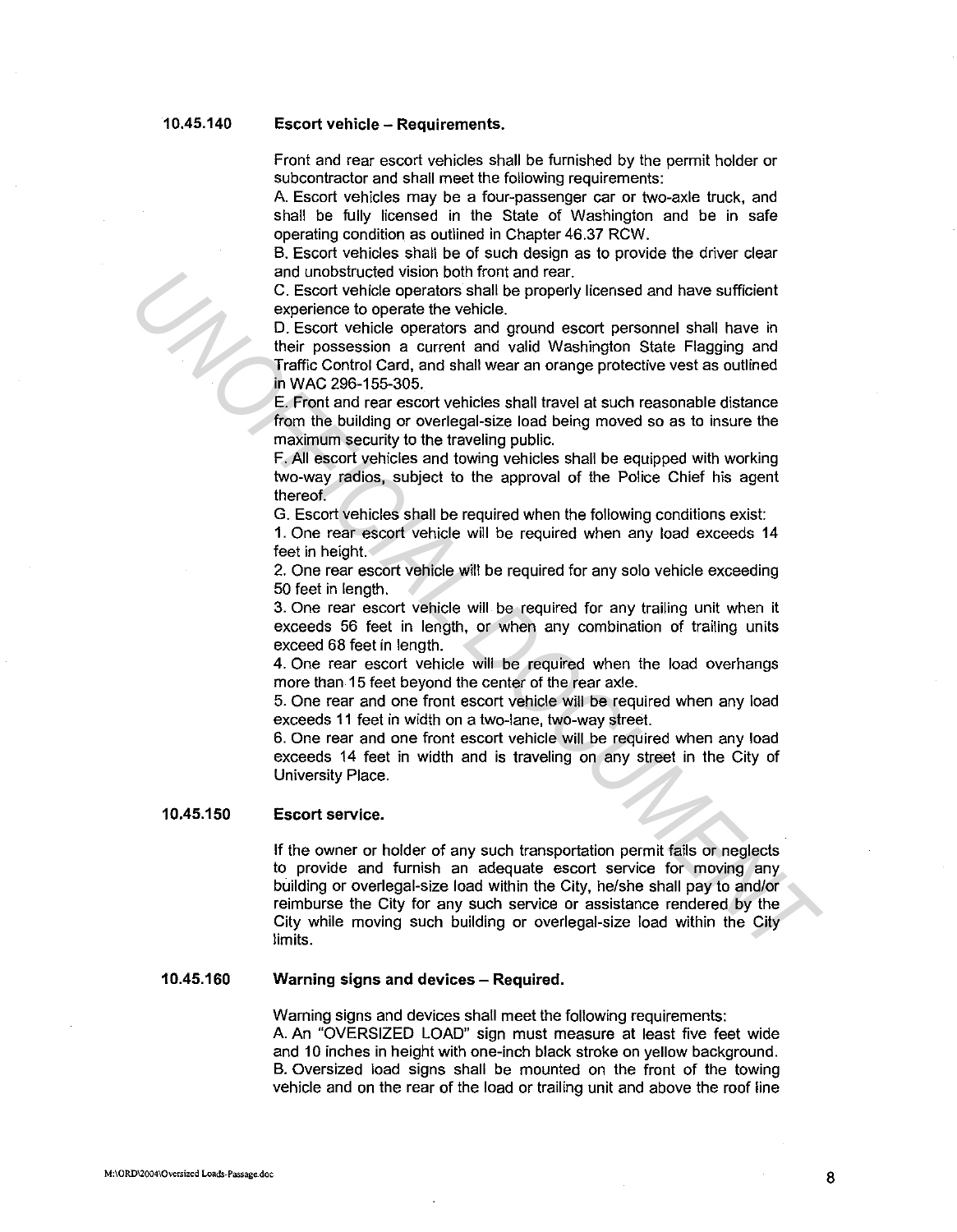of the escort vehicle{s) a minimum of five feet above the roadway surface measured from the bottom of the sign.

C. Oversized load signs are to be displayed only when the unit is in transit and must be removed or retracted at all other times.

D. All overlegal-size loads shall display the prescribed 12-inch square red colored flag on each corner of the load.

E. Every towing vehicle and escort vehicle shall display either two fourinch minimum flashing amber lights or a single rotating flashing beacon mounted above the roof line and plainly visible. The amber lights shall meet SAE Standard Specifications (SAE J595b), "Flashing Warning Lamps for Authorized Emergency, Maintenance, and Service Vehicles." These amber lights shall operate at all times during the movement of any overlegal-size load.

**10.45.170** 

## **Enforcement procedures - Penalties - Rules.**

A. Every permit issued as provided for in this chapter shall be carried in the vehicle or combination of vehicles to which it refers and shall be open to inspection by any law enforcement officer, state, county or local. The owner or holder of said permit shall provide, along with this permit, a validated copy of the University Place Police Department equipment weight and axle spacing report.

B. Violations of any of the provisions of the chapter, or failure to obtain a "transportation permit" as provided by this chapter, or misrepresentation of the size or weight of any load or failure to follow the requirements and conditions of a "transportation permit" issued hereunder is a traffic infraction, and upon the first finding thereof shall be assessed a basic penalty of not less than \$75.00; upon the second finding thereof there shall be assessed a basic penalty of not less than \$125.00, and upon the third or subsequent finding shall be assessed a basic penalty of not less than \$175.00. monted above the roof ine and plainly visible. The ambor lights shall properties that the properties and Service CHAC LISS CRIP (Large the Properties CHAC LISS CRIP (These ambor lights shall operate at all times during the

C. In addition to the penalties imposed in subsection (B) of this section, any person violating the provisions of this chapter shall be assessed three cents for each pound of excess weight. Upon the first violation in any calendar year, the Court may suspend the penalty for 500 pounds of excess weight for each axle on any vehicle or combination of vehicles, not to exceed a 2,000 pound suspension. In no case may the basic penalty assessed in subsection (B) of this section be suspended.

D. Any law enforcement officer who finds a person operating a vehicle, or a combination of vehicles, in violation of the conditions of a '1ransportation permit" issued under this chapter, may confiscate said permit and forward it to the University Place Permit Center, which may return it to the permittee, or revoke, cancel, or suspend it without refund. Any permittee whose permit is suspended or revoked may, upon written request, receive a hearing before the Police Chief or his agent. After the hearing, the Police Chief or his agent may reinstate any permit or revise the previous action of the Permit Center. Upon a third finding within a calendar year of a violation of the requirements and conditions of a permit issued under this chapter, the permit shall be canceled, and the canceled permit shall be immediately transmitted by the Court or arresting officer to the University Place Police Department (Commercial vehicle division?). The vehicle covered by the canceled permit is not eligible for a new permit for a period of 30 days.